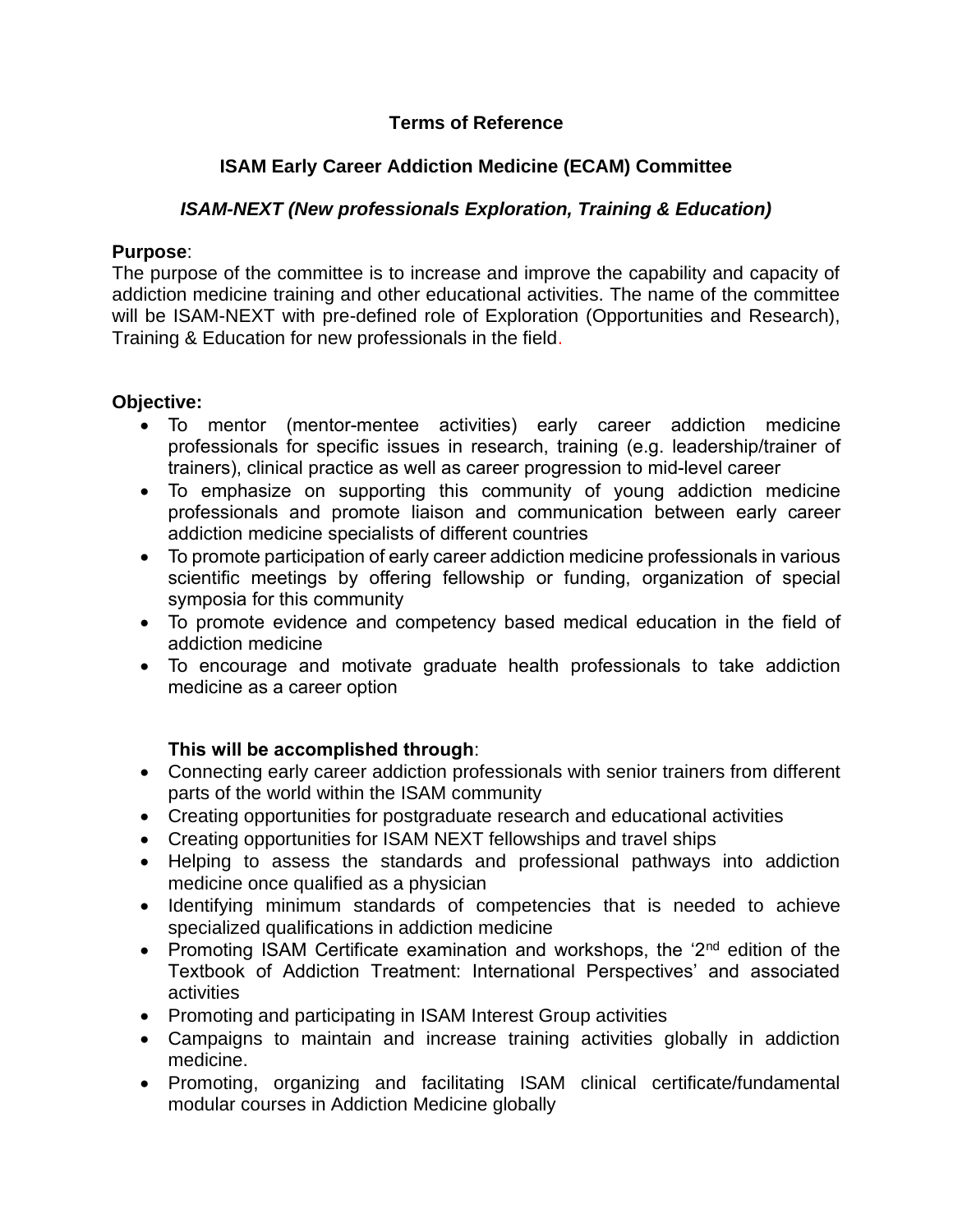- Supporting activities organized for Early Career Addiction Medicine professionals by ISAM affiliated societies in the world.
- Supporting activities organized for Early Career Addiction Medicine professionals by groupings such as NECPAM, Early Career Professional Section of Various international and national organizations/association and societies (e.g. IBRO, WPA, EPA, APA, JYPO, TYPO etc.)

### **Membership:**

- The committee will consist of a Chair and two Co-Chairs, and a maximum of 30 members representing different global interests/regions
- The Co-Chairs and members must be ISAM members.
- The Co-Chairs must be medical graduate doctors
- Membership term is for 3-years renewable upon review
- Members are asked to commit to participate in an active and productive manner
- Eligibility for Membership\*
	- **Essential**
		- o 1. Must be ISAM Member
		- o 2. Early Career Addiction Medicine Professionals (Defined as clinicians, scholars, resident doctors and professionals working in or with an interest in the field of addiction medicine and are 10 years within obtaining MD/MSc/Equivalent degree **OR** 5 years within obtaining PhD degree depending on national context.

### **Desirable**

- o 1. ISAM Examination Certificate Holder
- o 2. Previous ISAM Travel ship awardee
- o 3. Attended at least one ISAM conference or educational/training activity by ISAM

*(\*Membership criteria can be relaxed to include members from underrepresented countries/regions or to allow diversity in composition of committee as approved by the ISAM NEXT Committee in selected cases)*

### **ISAM NEXT Chair:**

- The chair will be initially nominated by the ISAM NEXT Committee.
- This nomination will then be put forward for unanimous approval by the ISAM Board of Directors
- The chair once nomination approved will become an ex officio member of the ISAM BOD
- The ISAM NEXT committee chair and deputy chair term will be for three years, renewable upon review.
- Co-chairs will both take chair functions

### **Frequency of Meetings:**

The committee will meet at least once "in person" coincident with the annual ISAM scientific meeting.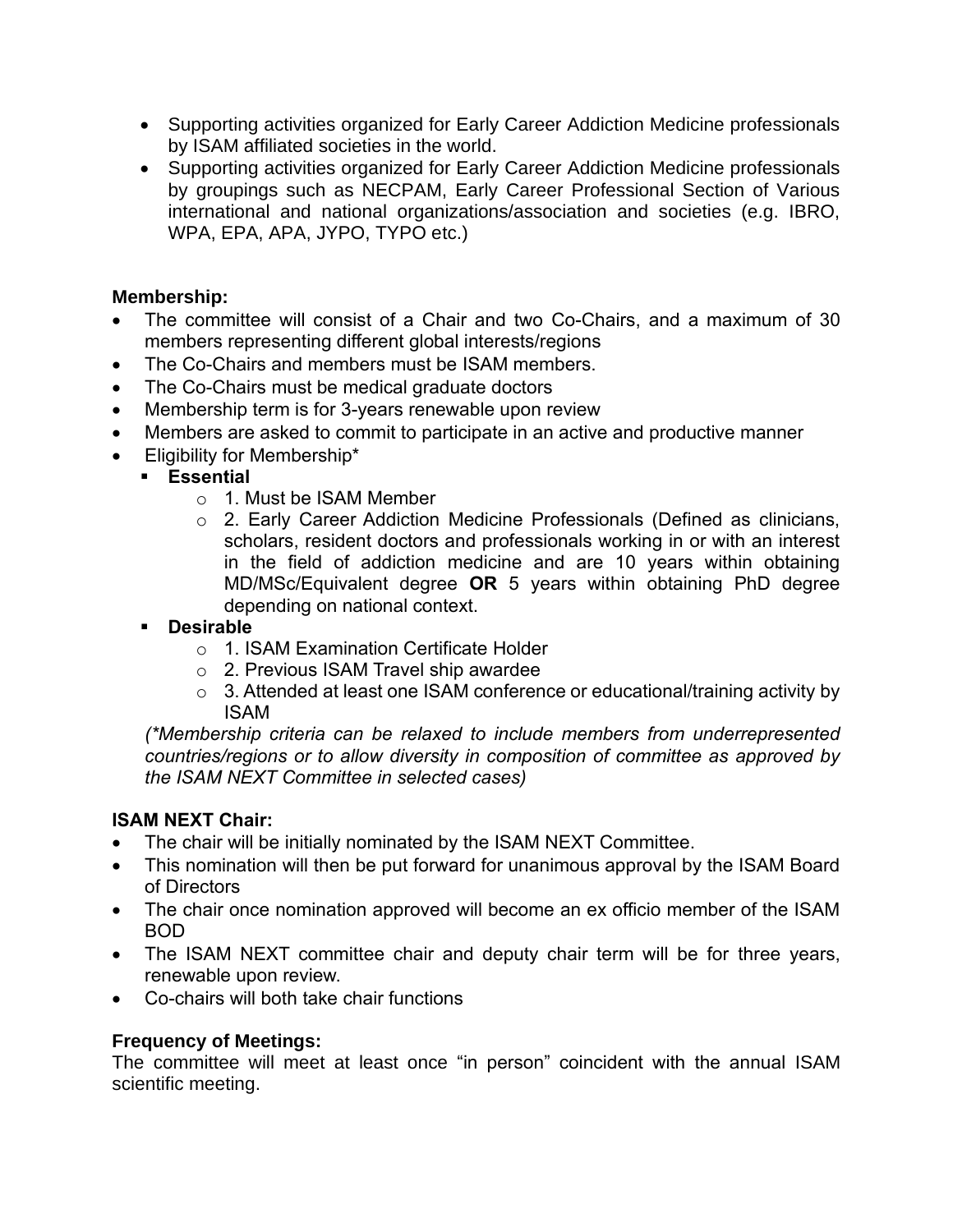Meetings will also be held via telephone (teleconference), skype, team, zoom (or equivalent) or electronic mail (e-mail) as the need arises.

Quorum at the "in person" meeting and at teleconferences will be defined as 50% or greater of the committee members.

#### **Decision Making Process:**

This will ideally be conducted through a consensus process. In exceptional circumstances when a consensus is unachievable, decisions will be decided by a majority vote.

#### **Reporting Process:**

Committee will regularly report on its activity at the ISAM Board of Directors meetings and at the ISAM annual meeting.

Sept 2020